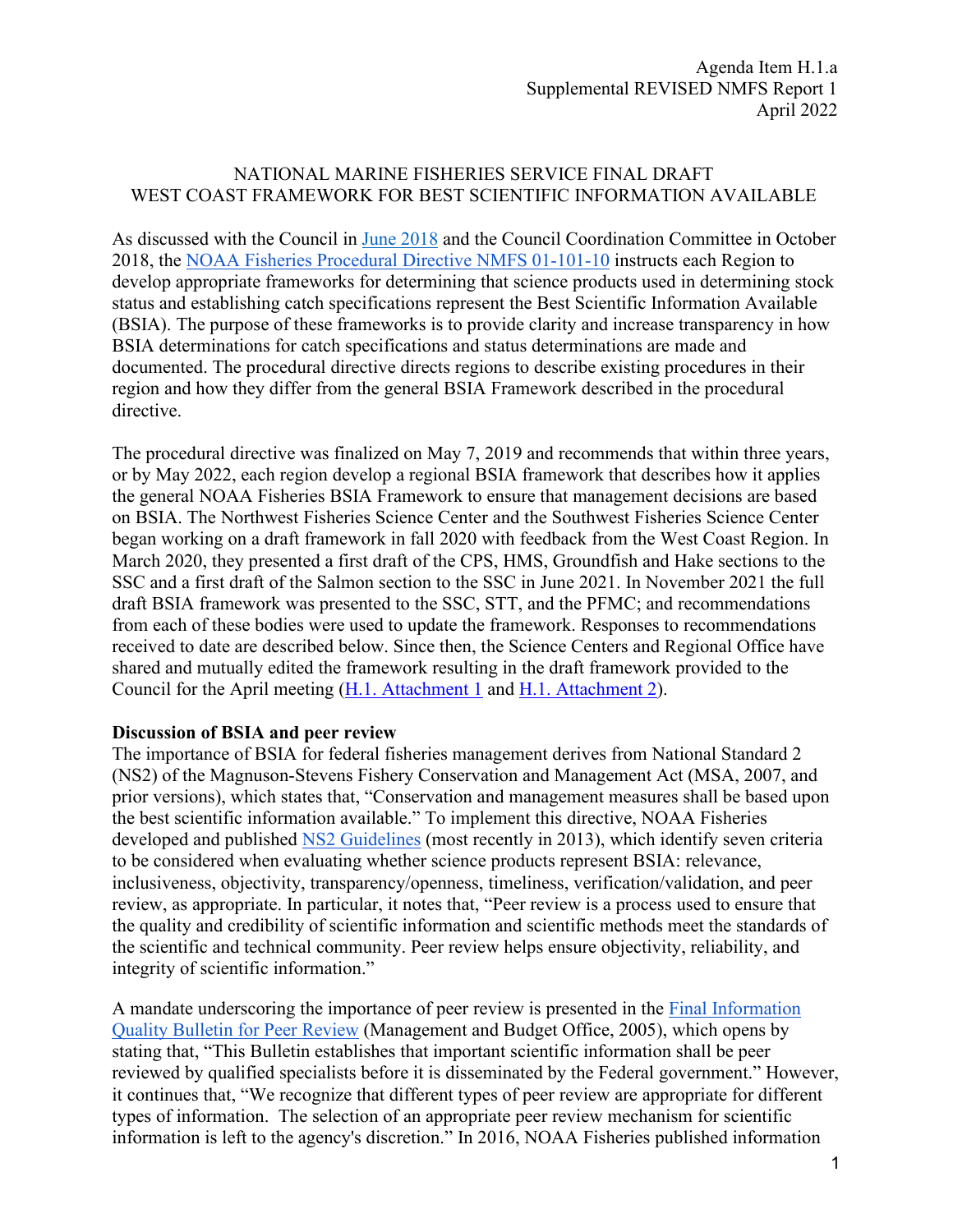on major regional peer review processes in the Federal Register [\(Magnuson-Stevens Act](https://www.federalregister.gov/documents/2016/08/16/2016-19522/magnuson-stevens-act-provisions-national-standard-2-scientific-information-regional-peer-review)  [Provisions; National Standard 2-Scientific Information; Regional Peer Review Processes\)](https://www.federalregister.gov/documents/2016/08/16/2016-19522/magnuson-stevens-act-provisions-national-standard-2-scientific-information-regional-peer-review), which included a description of the U.S. West Coast's Stock Assessment Review (STAR) process for groundfish and CPS. We note that none of these documents suggest that NOAA Fisheries must conduct or even be actively involved in conducting peer review for every type of scientific information that forms the basis for management decisions. For example, the NS2 guidelines note that, "SSC scientific advice and recommendations to its Council are based on scientific information that the SSC determines to meet the guidelines for best scientific information available... SSCs may conduct peer reviews or evaluate peer reviews to provide clear scientific advice to the Council." For U.S. West Coast groundfish and CPS assessments other than benchmarks, the SSC provides all peer review. Even for benchmark assessments that are reviewed in STAR Panels, NOAA Fisheries considers SSC evaluation as part of the review process.

In some cases, sources outside NOAA Fisheries provide information used in developing management recommendations and the information is not reviewed by PFMC advisory bodies. That information remains subject to the seven criteria listed above in determining whether it represents BSIA. However, the Federal Register notice on regional review processes acknowledges that review can occur outside the PFMC arena stating, "In addition to the peer review processes described above, NMFS uses other important peer review processes to ensure the use of the BSIA for fishery management decisions," and mentions review processes for most highly migratory species, hake, and some salmon, that are established by international agreements. Ultimately, the need for flexibility in establishing BSIA is underscored by language in the procedural directive that, "Within FMPs there are some stocks that will require altered or abbreviated BSIA procedures because of extremely short timelines or a preponderance of involvement by State or Tribal entities, such as for Pacific salmon with the Pacific Fishery Management Council…"

### **Framework structure**

The framework consists of a summary orienting the reader to the various framework elements and a workbook that spells out the different processes in our region. In order to most clearly describe the range of current practices that has evolved for developing and reviewing science products and information that contribute to catch specifications and status determinations across the PFMC's domain of species, separate framework tabs are included in the Agenda Item H.1, Attachment 2 workbook for each FMP, with an additional tab for the international hake process. Within each tab, rows identify major activities involved in the development and review of assessment and related science products, as well as the use of resulting information to inform catch specifications and stock status determinations.

Columns are provided for major groups involved in those activities, with cells identifying the roles/actions associated with each group for each stage in the process. Not every group will have a role in every action. Actions differ across FMPs because of the nature of how information is developed and the varied review processes, therefore roles will not always be consistent across FMPs. NOAA Fisheries notes that the SSC has a critical role in advising the Council on BSIA. Further, those products the SSC determines to be BSIA will have the information necessary for status determination. However, as noted above, NOAA Fisheries has determined that other peer review processes may perform a similar function such that SSC review is not essential in all cases for the information to be considered BSIA.